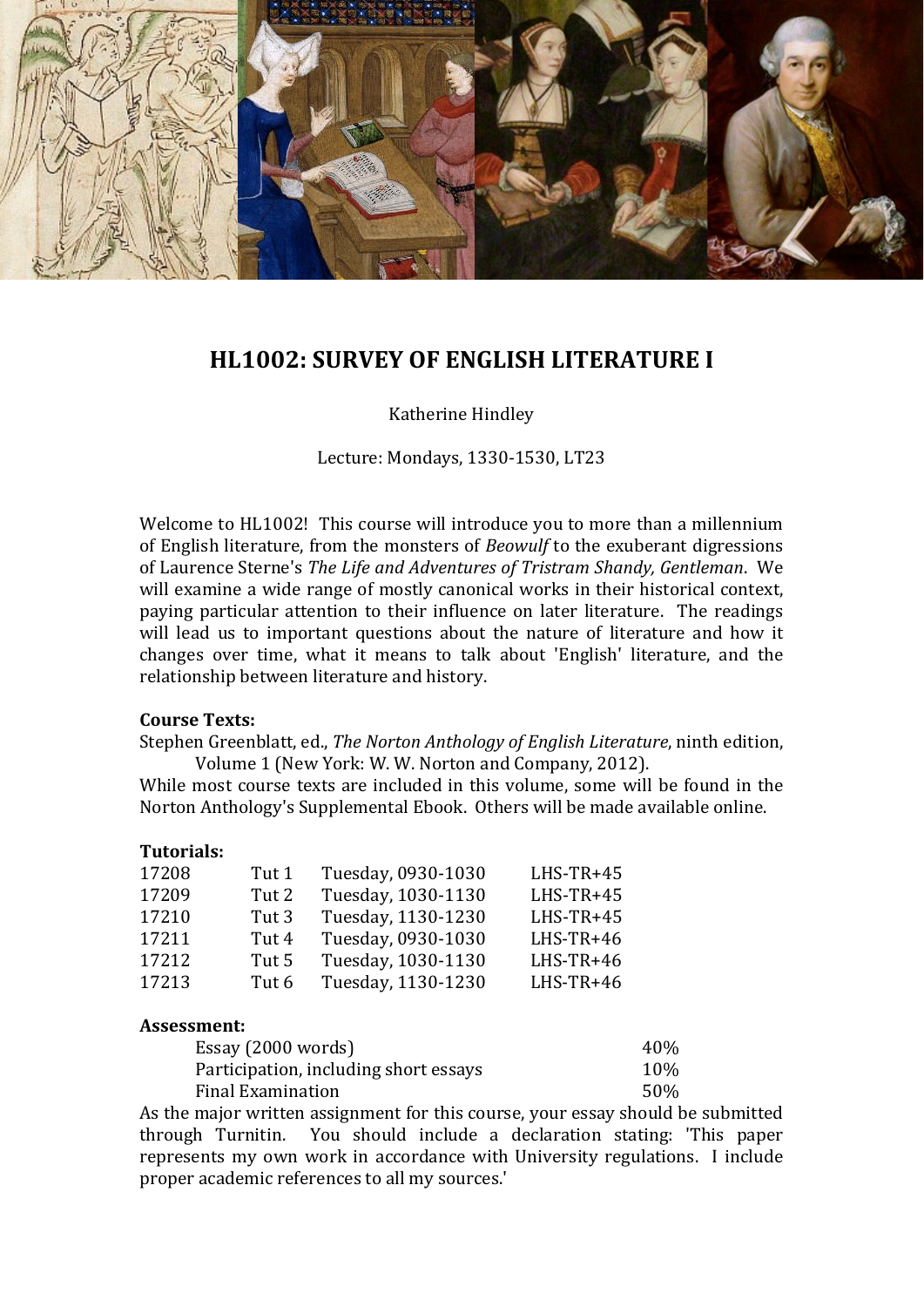### **Course Policies:**

- Attendance and Participation: barring illness or emergencies, you must attend every lecture and tutorial. You must arrive on time, having done the required readings and any assigned work, and be ready to participate in the class discussion. Failure to do so will reduce your participation grade significantly. If you must miss a class, please give your tutor as much notice as possible.
- Late Work and Extensions: if your essay is late, it will be marked down by one third of a letter grade (i.e. A to A-) for each day that it is overdue. Extensions will be granted only in exceptional circumstances, including documented illness or genuine emergency.
- Seeking Help Outside Class: you are encouraged to use any form of legitimate aid to help you write papers and research topics that interest you. Obvious sources of legitimate assistance include your tutors, the coaches at the LCC Communication Cube, and the subject librarians at the library.
- Plagiarism and Academic Dishonesty: Don't do it! If your tutors or I find that you have misrepresented someone else's work as your own you will fail the assignment and possibly the course. If you are unsure of how or when to cite a source, please refer to the university's academic integrity resources or ask your tutor.

### **Questions?**

Feel free to come to me or to your tutor if you have any questions! Most importantly, if you feel that you're falling behind in the course for any reason, please talk to one of us. The sooner we discuss any obstacles to your success in this class, the more likely it is that we will be able to fix them.

## **COURSE SCHEDULE**

## **UNIT 1: OLD ENGLISH**

**1. Introduction to Old English Literature (13 August)** Bede on 'Cædmon's Hymn' Anglo-Saxon Riddles (handout)

**2. Elegy, Heroism, and Religion (20 August) '**The Wanderer' 'The Battle of Maldon' (Ebook) 'The Dream of the Rood' - start reading *Beowulf*

**3.** *Beowulf* **(27 August)** *Beowulf*

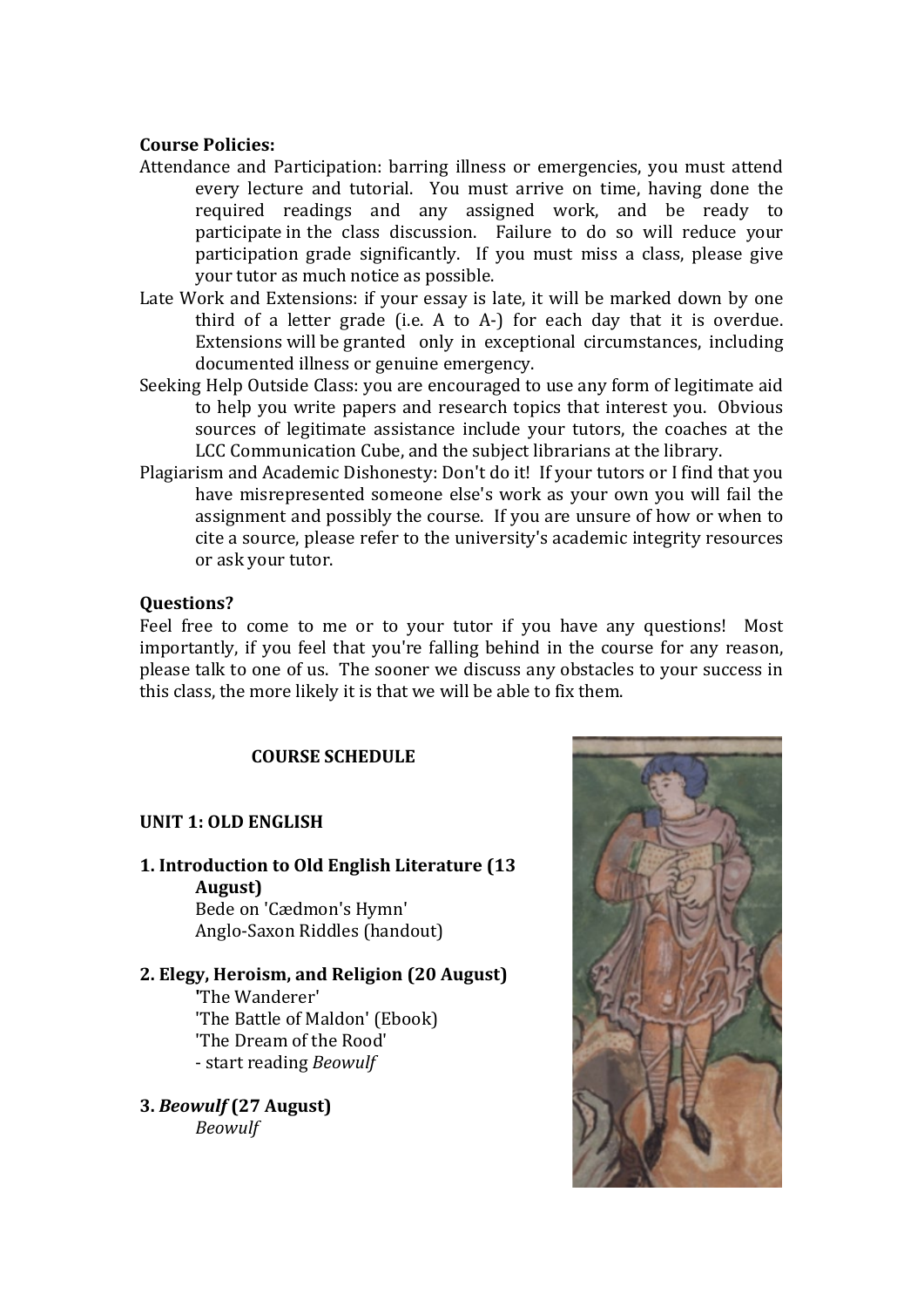

## **UNIT 2: MIDDLE ENGLISH**

## **4. Introduction to Middle English Literature: Multilingualism (3 September)**

Marie de France, *Lanval* 'De amico ad amicam' and 'Responcio' (handout) - start reading *Sir Gawain and the Green Knight* 

\*\*first 300-word paper due\*\*

**5. The** *Gawain***-Poet (10 September)** *Sir Gawain and the Green Knight*

## **6. Chaucer (17 September)**

Chaucer, General Prologue to *The Canterbury Tales*, The Wife of Bath's Prologue and Tale

## **UNIT 3: RENAISSANCE LITERATURE**

### **7. Introduction to Renaissance Literature: Sonnets (24 September)**

Wyatt, 'Whoso list to hunt' and Petrarch, Rima 190

Surrey, 'Alas! so all things now do hold their peace' and Petrarch, 'Rima 164' Sidney, selections from *Astrophil and Stella*

Shakespeare, selections from *Sonnets*

\*\*second 300-word paper due\*\*

## **RECESS WEEK**

- **8.** *The Faerie Queene* **(8 October)** Spenser, *The Faerie Queene*, Book 1
- **9. Shakespeare (15 October)** Shakespeare, *King Lear* - start reading *Paradise Lost*

\*\*2,000-word essay due\*\* \*\*to be submitted with Turnitin\*\*